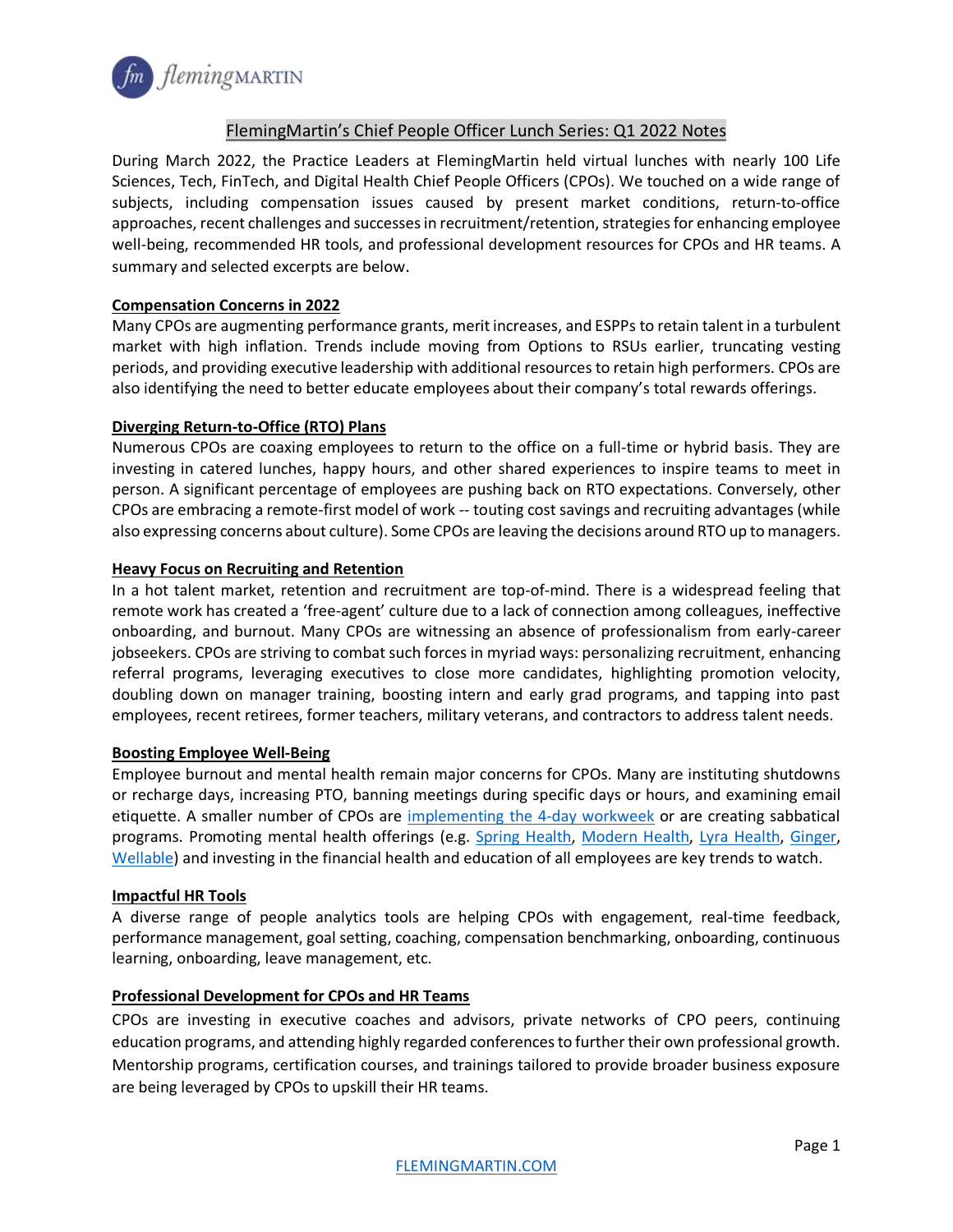

## Selected Quotes from CPOs

#### **Addressing Compensation Issues in 2022**

*"We have given a new performance grant to all employees."*

*"We implemented a new grant, a mix of RSUs and Options, and adjusted salaries for 2022 to be in the 75th percentile for our peer group."*

*"For senior hires, we are not only committing to the initial equity grant but also to the first-year focal/refresher grant."*

*"We are adding a new LTI program for our HiPos."*

*"We changed our vesting schedule for RSUs from 4 years to 3 years. You now vest 25% after year one cliff, another 25% monthly during year two, and the remaining 50% monthly during year three. Our team has been thrilled with it."*

*"We gave an appreciation grant out in the form of RSUs. It is a special 2-year grant of RSUs. We are also changing our vesting for regular RSUs from 4 years to 3 years."*

*"We are getting pressured by our Millennials related to inflation. Someone posted: 'If you are not getting a 10% raise, you are getting a pay cut!'"* 

*"We did a 3.5% pay increase, and employees came to us saying 'Why only 3.5% when inflation is 6%?'"*

*"We are not going to radically adjust our compensation to inflation when it is the adjustment to market rates that matters more."*

*"We recently had an all-hands meeting and took inflation questions head on."*

*"Some people expect inflation spikes should be followed with merit adjustments. We are more cautious around spot changes that may not last... We increased the recent merit budget to account for (inflation), but it's near impossible to match inflation rates."*

*"Do not chase inflation: when it drops, we won't take money away, so we can't match inflation either."*

*"We gave equity to new execs when we were flying high and trading at \$50. Now we're at \$9. We introduced a new LTI and Deferred Comp Plan last summer. Everyone loved it, but even that was at \$20. We almost need to throw everything away and reset. We're spending millions for options expenses that create no value!"*

*"Our employees seem to appreciate our ESPP (Employee Stock Purchase Plan). We recently extended lookback from 6 months to 24 months, and then we give the discount on top of that. That helps even out the risk and gives people more flexibility on the entry point."*

*"We have 90% participation in our ESPP. We have also just introduced RSUs -- younger employees are asking for that, even though it wasn't common in our industry for companies at our stage of maturity."*

*"I was skiing last month, and I sat down at a table with 6 younger people. I was a 'fly on the wall' listening to them talk about their equity packages. All were in tech or biotech, and it was fascinating. They were so confused about the differences between RSUs and Options and the pros and cons. It made me realize that we need to do an even better job of educating our employees around compensation…"*

*"We are investing much more time in educating our leadership on compensation now."* 

*"The challenge of being at an early-stage company is that you need to define Total Rewards and educate leadership. They must be able to clearly explain the benefits of equity and how everyone should value it."*

*"Even though the survey data didn't necessarily support it, we carved out an extra few million dollars that our business unit leaders could use for special retention of our highest performers."*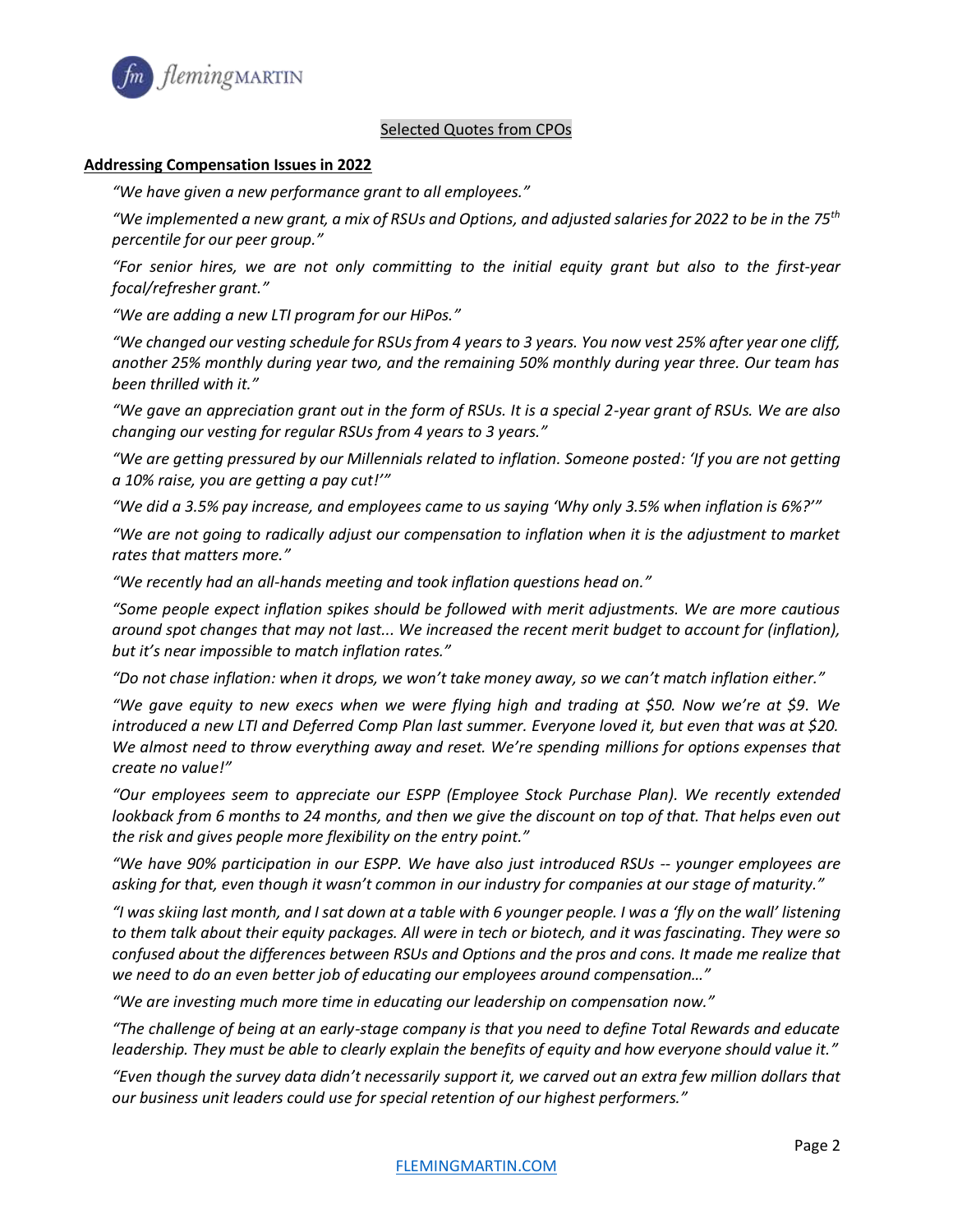

*"We are focusing on long-term strategy instead of worrying about short-term fluctuations… A downturn in stock price is not necessarily a bad thing if your long-term prospects are still very good."*

### **Return-to-Office Update**

*"My CEO wants everyone back in the office, but our surveys indicate that employees do not want to come*  back. So, we have a true disconnect. We have to create reasons for people to come in. It is not just our *individual contributors either -- managers also do not want to come back."*

*"We have almost 250 people that used to work in San Francisco. It is optional for them to be in the office. The most we have seen coming into the office (in 2022) is 15 people!"*

*"Our office has been open since October, but getting 10% of the people in our office is a really big day..."*

*"We are getting pushback from many who enjoy being 100% remote and we realize that may lead to turnover. We are moving towards the 3-2 model – three days onsite, two days remote."*

*"We are going forward with the policy of 3-4 days per week in the office. If that's a problem for anyone, then we are having a discussion about fit. This may lead to higher turnover for people who want to be fully remote, but we are comfortable with that tradeoff for preserving our culture."*

*"We haven't seen a big jump in turnover or migration since we've had everyone come back to the office."*

*"We have reduced our San Francisco footprint by 80% and that savings will go to hosting events to build connectivity and generate more excitement when people come into the office."*

*"We felt like it was important for the mental health of our employees to get them out of the house… We also found that we needed to host periodic events to inspire people to come to the office … and, even when we do these events, we also need to provide a virtual option."*

*"People who are coming into the office are building deeper and different relationships. Additionally, we're doing more happy hours, lunch-and-learns, and making the in-person events better."*

*"We never really left (our site) in a sense since half of our workforce is involved in manufacturing and, from a research perspective, it's really hard to innovate while working on a solo basis. We wanted everyone back full-time (on-site) and we have promoted collaboration. To our knowledge, we have not had a single case of Covid transmission at our site over the course of the pandemic either."*

*"[Forkable](https://forkable.com/) has been very popular with our teams. We have a policy now that everyone gets free lunch when they're in the office and that keeps our teams bonding and fosters cross-functional connections."*

*"People just love to be fed! When you come onsite, we see it as an opportunity to build a relationship and collaborate over a meal. Company-sponsored lunches build community."*

*"Our San Francisco office is our most dispersed. People still do not want the commute whereas people in London and NYC have better mass transit and live in smaller spaces and want to be back in the office."*

*"The commute is a bigger issue than Covid safety at this stage. I think that safety is the 'cover story.'"*

*"We are letting people work off-hours and we're also okay with them only coming in for part of the day."*

*"It boils down to: how do you work in a hybrid world? Most people don't know how to be inclusive when half of the meeting participants are on zoom and the other half are in the room."*

*"Culture was always a draw for our company, so going fully remote was tough, but we were able to pivot successfully. In taking the pulse for Return to Office, we've landed at the fact that we'll have space where people want it. And if they want to come in, they can, but it's not mandatory."*

*"We went the other way and have gone fully virtual. We had been office-centric prior to the pandemic. We found that we've had more inclusion across our offices globally by going remote."*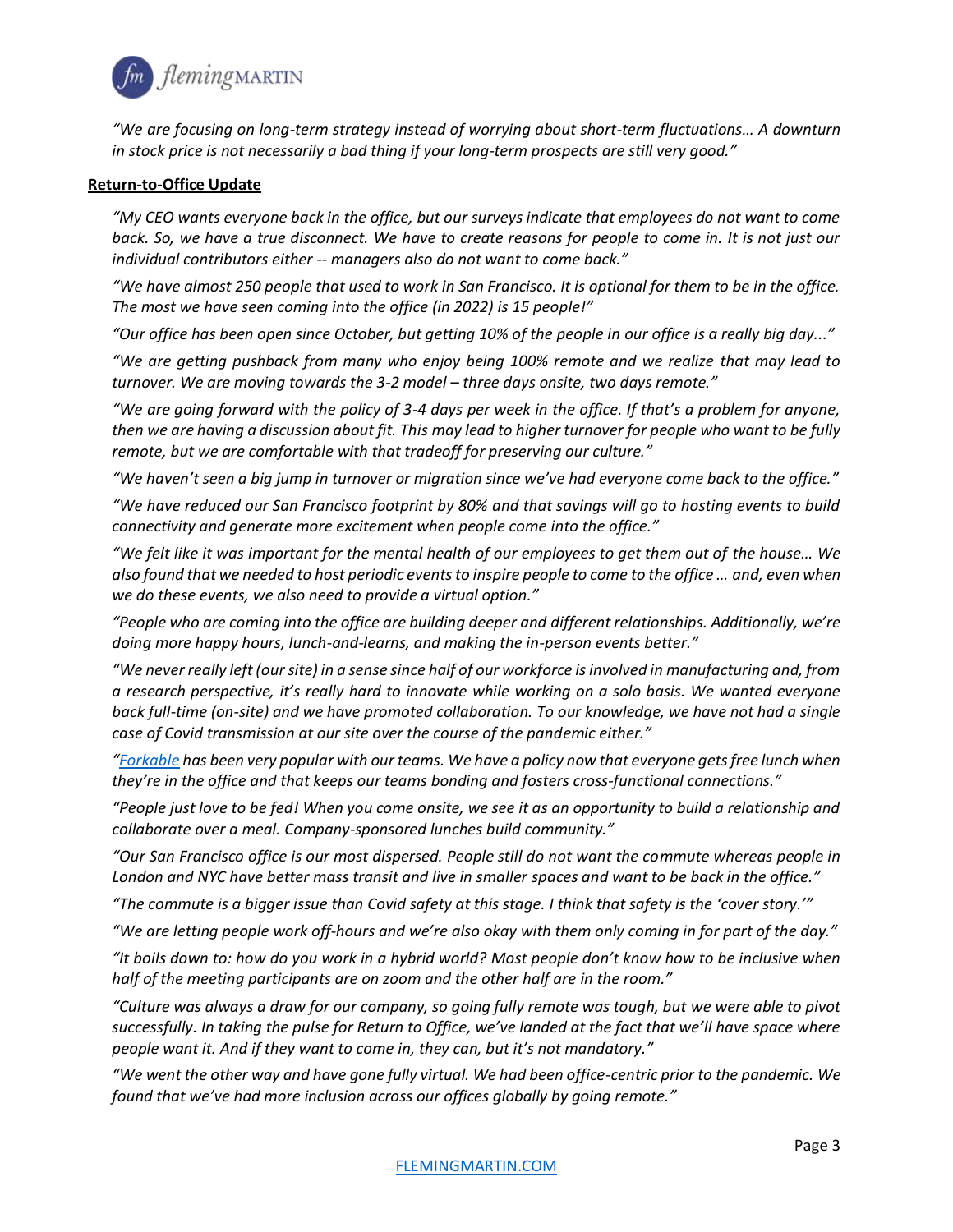

*"We had 9,000 people in one location, and it became 100% distributed overnight. It forced us to revisit our guiding principles. Now, we have a 100% distributed mindset going forward. "*

*"Half of our executive team is now remote. So, we have embraced the model."*

*"We view remote as our third location. We have roughly a third of the company at our East Coast office, a third at our West Coast office, and a third are remote. We have a number of days annually where we are bringing everyone together in one location for key events."*

*"We are leaving the schedules for employees up to the managers. The expectation is that you need to be a positive contributor to the organizational community. That is part of how you are assessed."*

*"After people come back in for more events, they'll remember the value of in-person, human connections."*

*"There is probably a tipping point -- when 40-50% of people return, you will get a FOMO (Fear of Missing Out) effect that will result in many more people returning to the office."*

## **Tactics for Recruiting or Retaining Top Talent**

*"I am obsessed with using short, 2-minute, personalized videos in recruiting. I use th[e Photo Booth](https://apps.apple.com/us/app/photo-booth/id1208226939) app on my laptop to make short videos and send them to passive candidates that we are trying to recruit. I have had a lot of positive feedback on the personal approach. You can also use [Loom.](https://www.loom.com/)"*

*"We were losing senior leaders and have put L&D programs in place to ensure that the new leadership is better prepared to manage their teams.* 

*"We built a better employee referral program and doubled the bonuses paid for each hire."*

*"We are pushing 'sell conversations' from our senior leadership. We are getting senior leaders to do 1-2 conversations each week to help close on key hires."*

*"We are losing people to 30% better offers. We have decided to emphasize promotion velocity as a key differentiator. We have asked ourselves, 'Are we creating enough promotion velocity early on to keep younger employees satisfied?'"*

*"We're heavily leveraging our alumni -- both for selling into their companies as well as with re-hiring [\(boomerangs](https://www.bamboohr.com/hr-glossary/boomerang-employee/))… We've found that many recent college grads left us to get more experience/perspective. But they soon appreciated us even more, and many have wanted to come back when we've reached out."*

*"We had a lot of fallout from our M&A with our sales team. The sales leadership team was changed out and that created a big retention issue. That was almost a year ago, so we have launched a 'Bring Back' campaign to test how much greener the grass was elsewhere."*

*"We spend a lot of time in our management training helping managers learn to walk a fine line between being an open and supportive manager but not breaching into being an armchair physician or psychologist*  for their teams. We (sell) the EQ of our managers and their understanding that mental health is health."

*"We had several employees who wanted to pick up and move during the shutdown. I had slots that I needed to fill, so I tapped into recent or semi-retired employees on a part-time basis."*

*"We have leveraged contract-to-hire; some people wanted to try us for 6 months before committing."* 

*"We've had success with our intern and early grad programs. This has especially helped with diversity."*

*"We are finding that former teachers are a great resource to become Sales Development Representatives (SDRs). They are smart, have persistence, strong presentation skills, and are professional."*

*"We have found success with hiring (military) veterans."*

*"We've turned down candidates who would have radically disrupted our internal compensation structure and equity. We've had some candidates take a pay cut to join us and we've held firm on our offers. If we*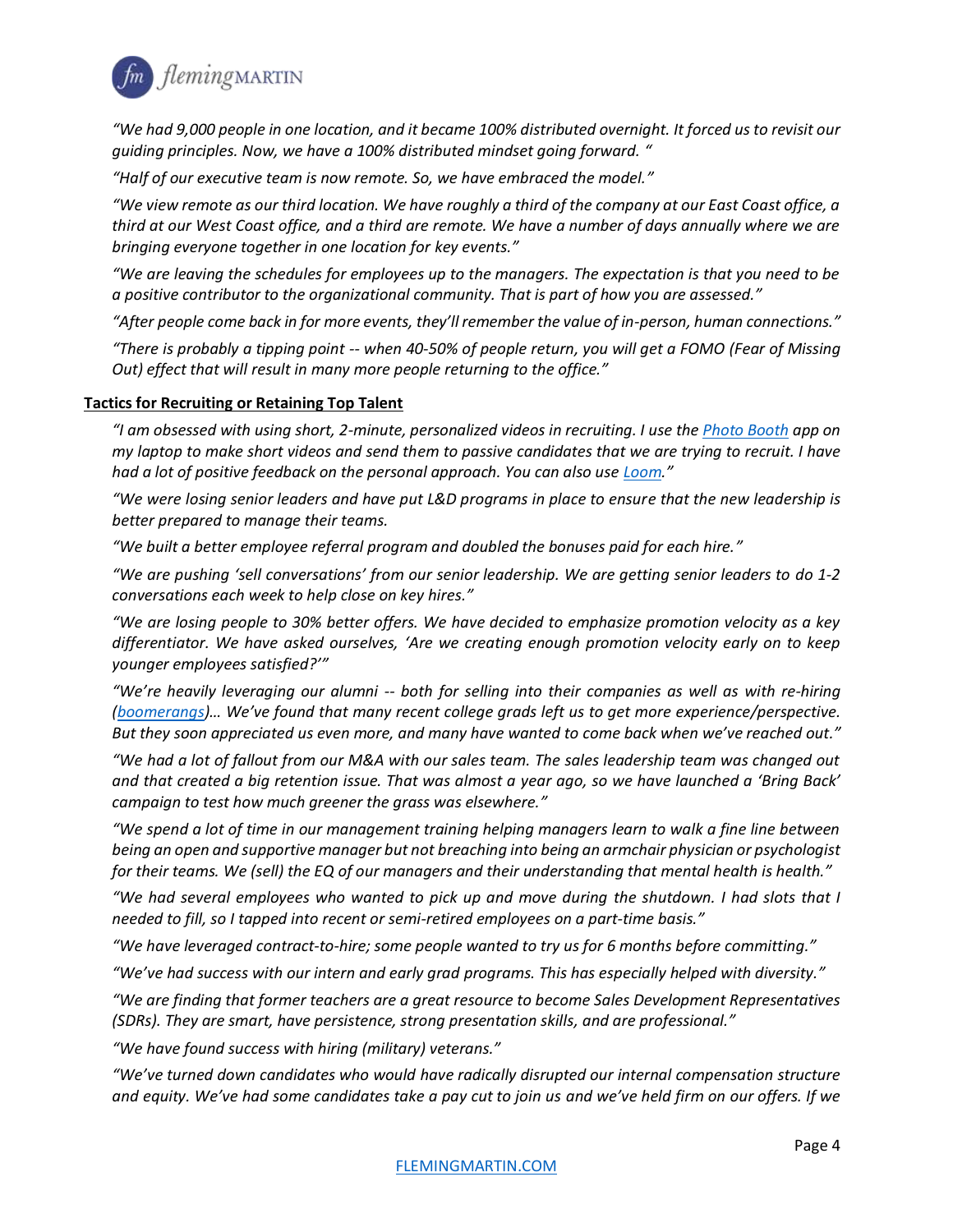

*can't get a candidate ultimately that's our fault because we're not telling our story correctly. If you can get your story to resonate, the rest will take care of itself."*

*"Our Board does not want us to throw money at candidates. They have to truly want this opportunity. It's frustrating because we put so much time into the process, but in the long run, it's worth being patient."*

#### **Ways to Boost Employee Well-Being**

*"We have initiated companywide shut down dates because some employees felt that they could not step away personally if their counterparts were still working. This was especially an issue for our recruiters who never felt like they could fully unplug unless everyone else was off too."*

*"We've instituted quarterly recharge days. The first two days of each quarter, everyone has off. We've also done some employee appreciation days where managers buy gifts for people on their team."*

*"We are using [Spring Health](https://springhealth.com/) for mental health. They offer personalized counseling, and the offering has been well received. We have a high utilization which is a reflection of how much people are struggling. We are reminding managers to encourage employees to use this benefit when appropriate."*

*"[Modern Health](https://www.modernhealth.com/) offers coaching as well as therapy. It's a key component of our EAP."*

"*[Lyra Health](https://www.lyrahealth.com/) has been good for us. Our people are using and enjoying that benefit."*

*"We are using [Ginger](https://www.ginger.com/) for mental health and it's been well-received."*

*"[Wellable](https://www.wellable.co/home) has been received positively for our employee wellness."*

*"Our leadership is modeling 'Wellness Fridays' where people take time for themselves—not necessarily time off but more of a focus on strategy and/or personal development time."*

*"We also have unlimited PTO but there are certain times when you cannot take off – like when we have a meeting with the FDA. We start our daily meetings no earlier than 9am since we have a lot of employees with young children and need to do school and childcare drop-offs..."*

*"We are using the phrase 'Flexible Time Away' and not 'Unlimited PTO' since we feel it's a more accurate description of the spirit of the policy."*

*"We have 'No Meeting Fridays' and prohibit meetings before 10am on Mondays, so people get settled."*

*"I introduced one 'No Meeting Day' per month. My CEO initially said, 'That's fine for everyone else, but not for me!' I held firm that we must all adhere to it. Now, he says: 'It's the best thing ever!' We have a schedule that goes out in advance listing all the No Meeting Days for the calendar year. It's truly a catch-up day for most people -- on trainings and projects. It's never tacked onto time off (to provide an extended holiday)."*

*"We're really coaching our leaders not to send that email if it's during a holiday/company shutdown. Even if you just want to get an item off your plate, you're flicking it onto someone else's by sending the email."*

*"We are working hard to get out of the culture of back-to-back meetings. We are having to do trainings around the basics of email etiquette as well -- when to hit Reply All and when not to, et cetera. We are trying to dismantle those behaviors and bad habits."*

*"We've had to institute Minimum Time Off. When we told people to take time off as they needed it, they just didn't… We've now made it a practice of telling people we want them to take time off."* 

*"Given our rapid headcount growth (100% growth in 7 months), and the fact that we're looking to double*  that this year, we want to hold managers accountable in helping their teams to recharge."

*"My 5-year sabbatical was probably the only time in my career that I could really unplug. Even during PTO, you're contactable and working. With a sabbatical, employees truly come back refreshed."*

*"In the run-up to IPO, we invested in personal finance education for employees, with a lot about equity."*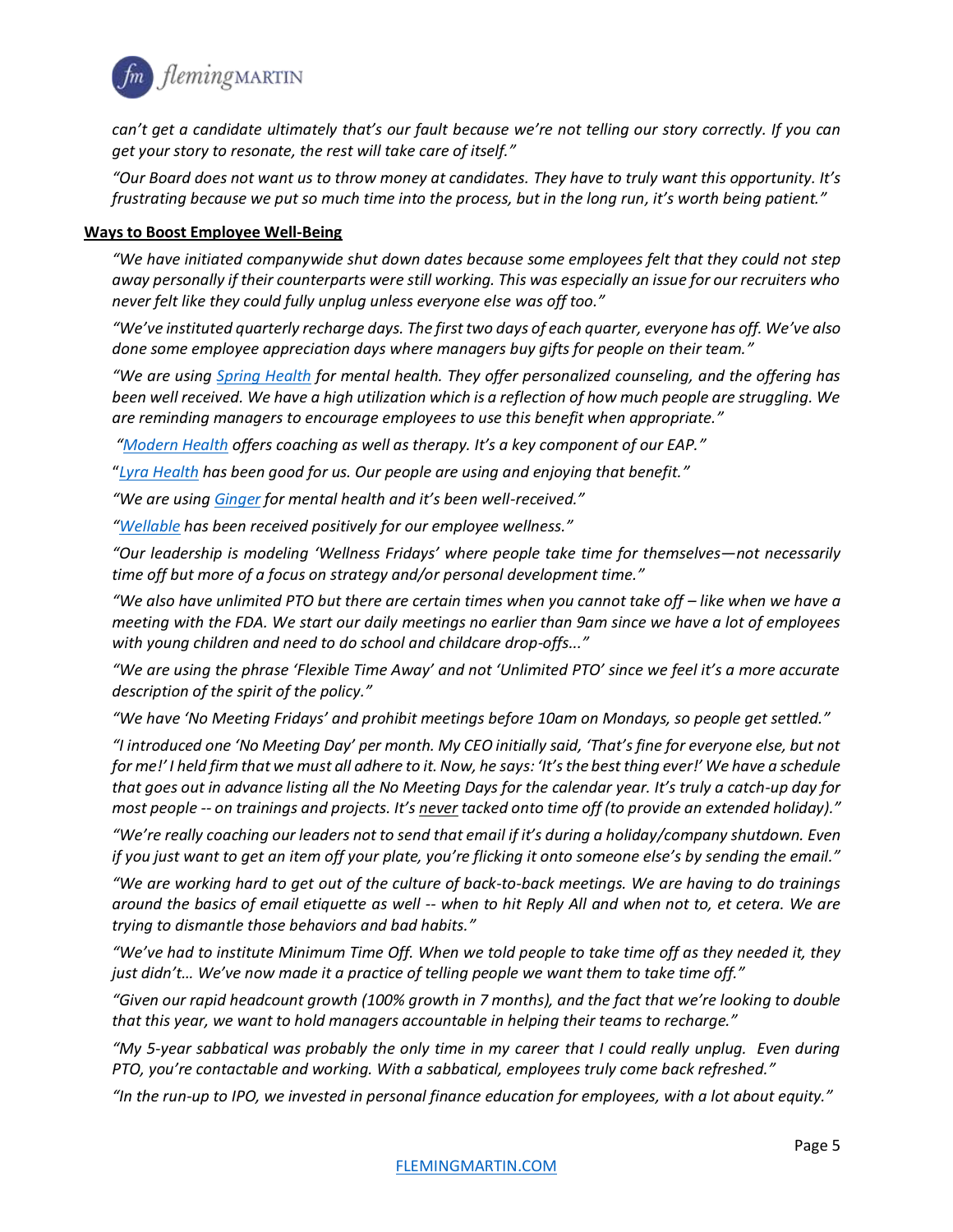

*"We have been doing financial education seminars for our employees which have gone over very well. [Carver Edison](https://www.carveredison.com/) has enabled cashless participation in our ESPP..."*

*"Our company implemented a [4-day workweek.](https://www.fastcompany.com/90653476/kickstarter-ceo-4-day-work-week) The research shows that people became more productive when their work time was compressed. It also forced us to reset our defaults."* 

*"We are trying a 4-day workweek right now as part of a 16-week pilot program… During the pilot program, we are trying to evaluate our customer experience."*

*"I don't think it's realistic or pragmatic to have the expectation of a 4-day work week in a startup. It's more of a 7-day work week, especially when you're in leadership. It's scrappy, high risk, and high reward by nature. People can schedule work within their day to have freedom, but the work itself needs to get done!"*

*"When it comes to perks and benefits, what matters to individual employees is so broad and across the spectrum that you only know you're doing a good job when nobody is 100% happy!"*

## **HR Technology Tools to Recommend**

*"We are usin[g Energage](https://www.energage.com/) for post-acquisition surveys to gauge the emotions of our people."*

*"We use [Glint](https://www.glintinc.com/) for talent engagement—they have a good retention index that helps predict the likelihood of attrition and identifies potential hot spots."*

*"We are integrating 5000 people from multiple acquisitions into our Workday platform. As part of the implementation, we are trying to improve the insights that we get from our analytics. We are using the [Peakon tool](https://www.workday.com/en-us/products/employee-voice/overview.html) that Workday recently acquired. We are also demo-ing [Procare](https://www.procaresoftware.com/) and [Praisidio.](https://www.praisidio.com/)"*

*"We have started using [Pavestep a](https://www.pavestep.com/)s a real-time feedback tool for practitioners on projects. Our managers can give their teams feedback and then that feedback can roll into their review process."*

*"We rolled ou[t Lattice f](https://lattice.com/)or performance management -- teams tested it, played with it, and got into it!"* 

*"[Lattice](https://ppl.lattice.com/products) has been great for performance management and [Culture Amp](https://www.cultureamp.com/) is wonderful for employee engagement. But Lattice is not as good with employee experience and Culture Amp is lacking in its performance management tool… These providers try to bundle multiple services together, but you need to stick to what each one does best. What are they the gold standard in?"*

*"We are excited about [Small Improvements](https://www.small-improvements.com/) for our performance management."*

*"We are implementing [Better Up](https://www.betterup.com/) for coaching."*

*"[LinkedIn Learning](https://www.linkedin.com/learning/) has been tremendous for us. We have challenges like 'Learning for a Cause' where we'll donate money to a specific charity if we reach a certain number of Learning hours that month."*

*"We've paired LinkedIn Learning with [Degreed](https://degreed.com/) for more of a customized experience for our employees."*

*"We are implementing [15five](https://www.15five.com/) for our goal setting tool. It's been a great diagnostic – we can see how poorly some of our past goals had been written."*

*"We've been thrilled to move to [Paylocity](https://www.paylocity.com/) for payroll and as our HCM. We love our broker as well. The service is above and beyond anything we ever experienced."*

*"We use [Pave](https://www.pave.com/) as a compensation tool. I am not a fan of Workday's compensation module -- getting justin-time compensation data has been incredibly difficult. We also pu[t Donut](https://www.donut.com/) in place for onboarding."*

*"We just spent \$9,000.00 on [OverDrive](https://www.overdrive.com/) which is a virtual library that allows people to check out audiobooks, eBooks, and magazines, and it plays well with our continuous learning culture here."*

*"We're using [Roots](https://www.tryroots.io/?ref=google) (an HR Management Platform) within Slack."*

*"We've been using [Sparrow](https://trysparrow.com/) for our employee leave management and it's been really helpful."*

*"We adde[d Knoetic](https://www.knoetic.com/) (an all-in-one platform for CPOs) and I love it!"*